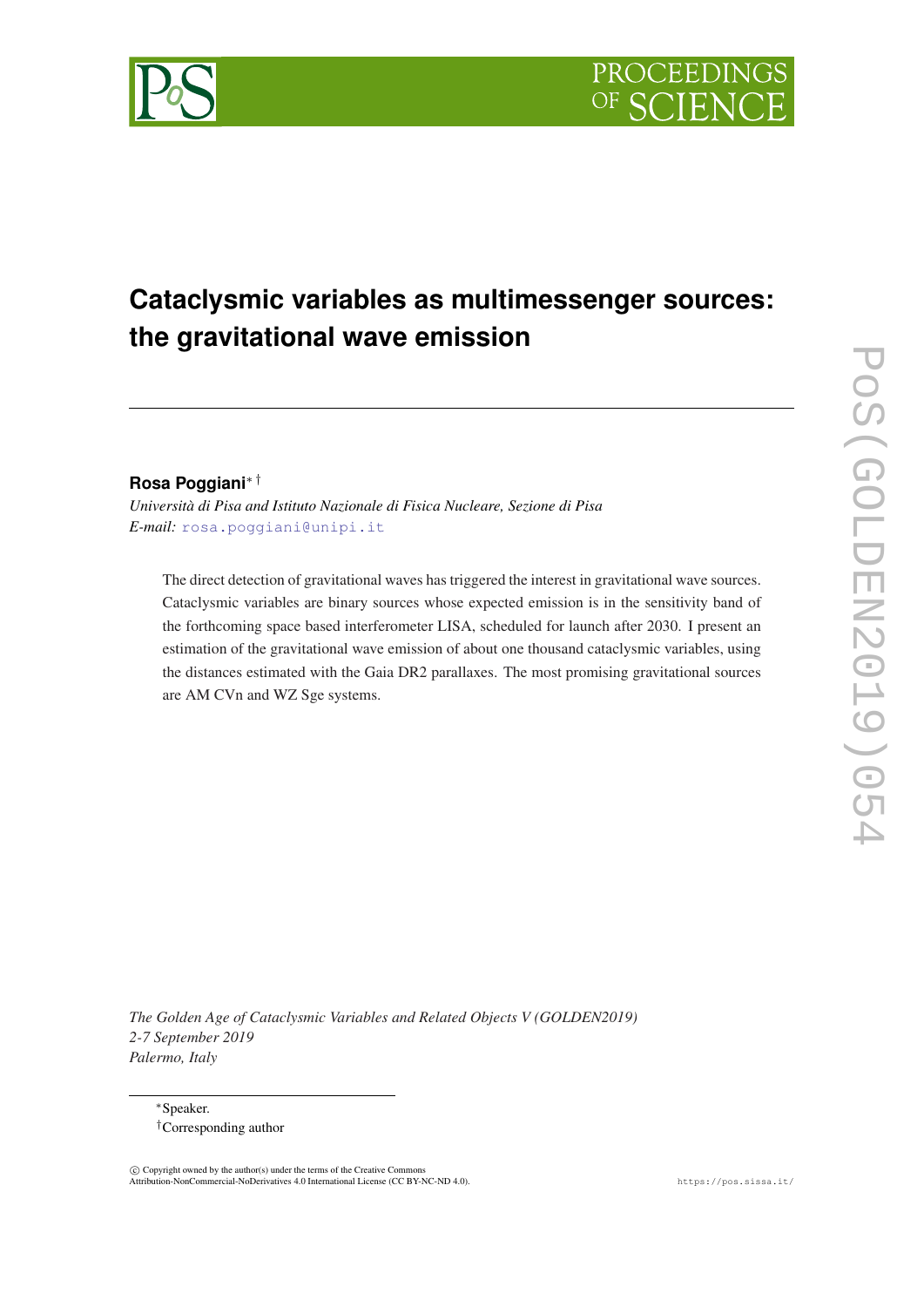## 1. Introduction

The direct detection of gravitational waves from the binary black hole mergers GW150914 [[1](#page-6-0)], GW151[2](#page-6-0)26 [2], GW170104 [\[3\]](#page-6-0), GW170608 [\[4\]](#page-6-0), GW170814 [\[5](#page-6-0)], the additional events in the recently GWTC-1 catalog [[7](#page-6-0)] and the first coalescence of a binary neutron star system [[6](#page-6-0)] by Advanced LIGO, Advanced Virgo have opened a new observational window in astronomy. The spectrum of gravitational waves extends from  $10^{-10}$  to  $10^4$  Hz encompassing a large variety of astronomical sources (Fig. 1) and demanding different detection techniques [\[46](#page-7-0)].



Figure 1: The spectrum of gravitational waves, based on the tool at http://rhcole.com/apps/GWplotter/

The Very Low Frequency region, below  $10^{-5}$  Hz, includes the stochastic background and the radiation of supermassive binaries and is investigated using pulsar timing techniques [[47](#page-7-0)]. The Low Frequency region between  $10^{-5}$  and 0.1 Hz, the domain of space based interferometers, includes the coalescence of supermassive black holes and of extreme mass ratio systems and the emission of resolvable and unresolvable galactic binaries. The High Frequency region, above some Hz, is the domain of ground based interferometers and includes the mergers of stellar mass black holes, of neutron stars, of neutron star/black hole mergers, core collapse supernovae, pulsars, stochastic background of unresolved black hole and neutron star binaries.

The space based laser interferometer LISA aims to detect gravitational waves in the frequency range from  $10^{-5}$  Hz to  $10^{-1}$  Hz, where the sensitivity of ground based instruments is limited by seismic noise. Cataclysmic variables, binary systems where a white dwarf is accreting material from another star [\[69\]](#page-8-0), are among the potential sources, with the advantage that electromagnetic observations are available, providing information about the sky position and the orbital period of the system. To date, more than one thousand cataclysmic variables are known [\[57](#page-8-0)], [[58\]](#page-8-0), with an estimated total number of the order of  $10<sup>6</sup>$  in the Galaxy [[37](#page-7-0)]. Their orbital periods range from minutes to hours, thus their gravitational emission, occurring at twice the orbital period, lies in the LISA frequency range. An astrophysical background from binary systems is expected, mainly from galactic unresolved contact binaries, pairs of white dwarfs or neutron stars and cataclysmic binaries [\[37](#page-7-0)], [[20\]](#page-7-0).

The gravitational wave emission of binary systems has been investigated in detail [\[64](#page-8-0)], [[45\]](#page-7-0), [[31\]](#page-7-0), [[40\]](#page-7-0), [[30\]](#page-7-0), [[37\]](#page-7-0), [[20\]](#page-7-0), [[70\]](#page-8-0) and requires the knowledge of the orbital period, the distance and the masses of the components. In the following, the estimation of the gravitational wave emission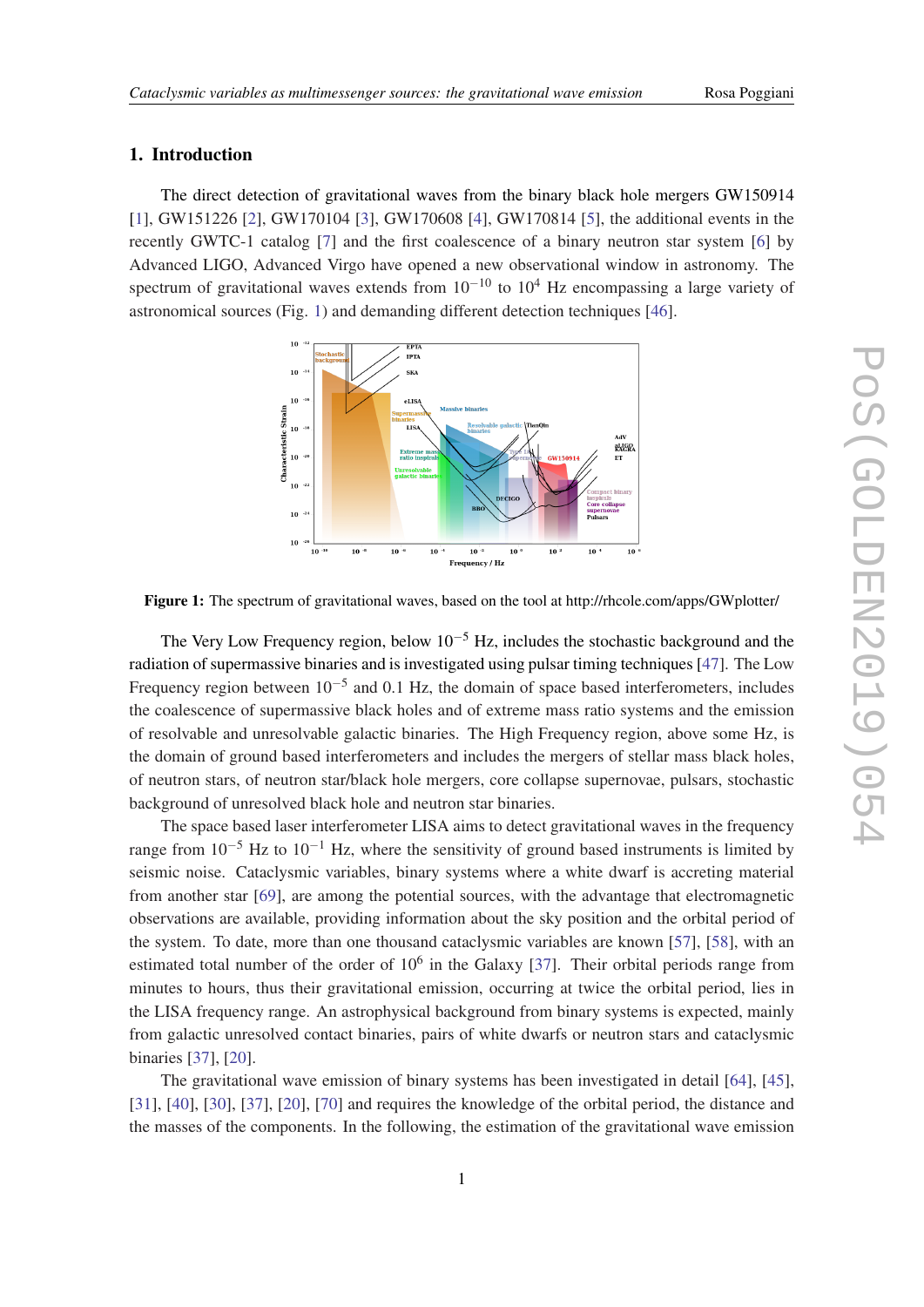of about one thousand cataclysmic variables is presented. The distances have been estimated using the Gaia DR2 parallaxes [\[32](#page-7-0)], [\[33](#page-7-0)].

The paper firstly summarizes the properties of cataclysmic variables relevant for the gravitational wave emission. Then the distances to cataclysmic systems are discussed. The properties and the sensitivity of the LISA interferometer are presented later. Finally, the gravitational wave emission is estimated for about one thousand systems, a sample larger than in previous estimations reported in literature [\[19](#page-6-0)], [[44\]](#page-7-0) (about 160 systems each) and [[53\]](#page-8-0) (about 500 systems).

#### 2. Cataclysmic Variables

The catalog of cataclysmic variables by Ritter and Kolb [\[57\]](#page-8-0), [[58\]](#page-8-0), available online  $<sup>1</sup>$ , version</sup> 7.23, contains the main properties of more than 1400 systems. The sample of cataclysmic variables is steadily increasing, thanks to the new high cadence optical surveys: SDSS, OGLE, CRTS, ASASSN, MASTER... The present compilation discusses systems in the Ritter and Kolb catalog with the addition of some new discovered systems. The orbital period is known for the majority of cataclysmic variables. The period distribution is shown in Fig. 2, that clearly shows the period gap. Two classes of systems are of interest for gravitational wave emission, the WZ Sge systems, about one hundred systems with periods in 60-90 minutes range [\[38](#page-7-0)], and AM CVn systems, about fifty systems with periods in the 5-65 minutes range [\[55](#page-8-0)].



Figure 2: Distribution of the orbital periods of cataclysmic variables

The masses of the primary and secondary stars are known only for a small fraction of all known cataclysmic variables, about 10%. The distribution of the masses of the primary (about 150 systems) and of secondary stars (about 140 systems) are reported in Fig. [3](#page-3-0), left and right.

I have estimated the masses of the primary and secondary stars with missing values following the approach by [\[44](#page-7-0)]. The mass of the primary is estimated using the unweighted average of the systems below the period gap, in the period gap and above the period gap:

$$
M_1 = 0.76M_{\odot} \text{ below period gap} \tag{2.1}
$$

$$
M_1 = 0.76M_{\odot} \text{ in period gap} \tag{2.2}
$$

 $M_1 = 0.86M_{\odot}$  above period gap (2.3)

<sup>1</sup>http://wwwmpa.mpa-garching.mpg.de/RKcat/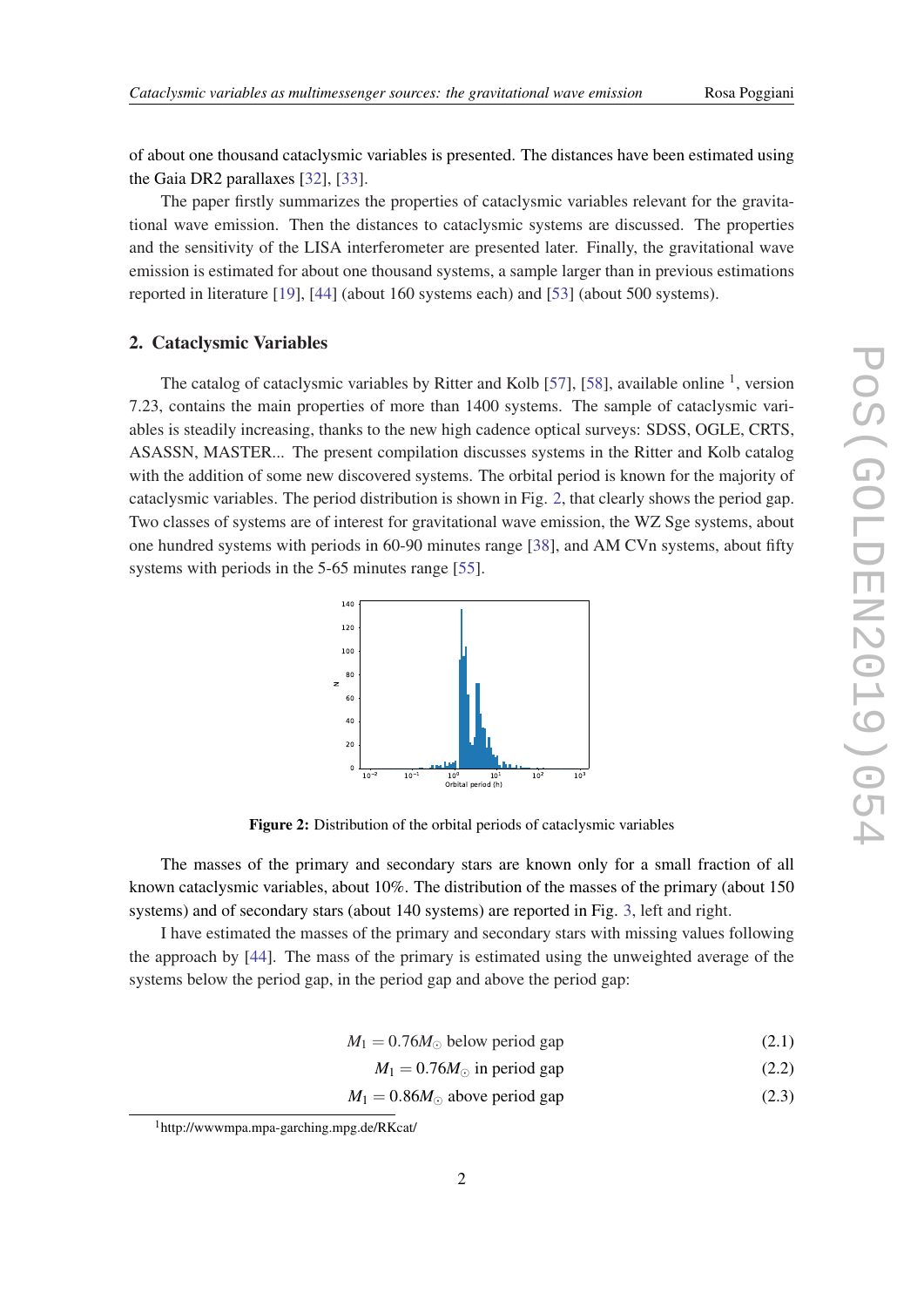<span id="page-3-0"></span>

Figure 3: Distribution of the mass of the primary (left) and secondary (right)

 $0.0$ 0 0-1.0

The mass of the secondary star has been estimated with a mass-period relation, following the approach by [[63\]](#page-8-0). I have fitted the mass versus orbital period for the systems with periods smaller than ten hours:

$$
M_2(M_\odot) = 0.014 + 0.090P(hr) \tag{2.4}
$$

0  $1.5$  2<br> $M_2(M_{\odot})$  $2.0$ 

5 3.0

#### 3. Distances

25 0.50 0.

75 1.00 1.<br>M<sub>1</sub>(M<sub>o</sub>)

The Ritter and Kolb catalog does not report the distances of cataclysmic variables. Historical compilations of distances of a few tens systems have been presented by [\[22\]](#page-7-0), [[51\]](#page-7-0), [\[52](#page-7-0)]. Before Gaia, distances based on parallax measurements using ground and space based telescopes were available for about fifty systems. Ground based parallax measurements have been obtained by [\[65](#page-8-0)] and [\[66](#page-8-0)] for 26 cataclysmic variables. Space based parallax measurements have been performed with HST [\[34](#page-7-0)], [\[42\]](#page-7-0), [[43\]](#page-7-0), [\[23](#page-7-0)], [[24\]](#page-7-0), [[35](#page-7-0)], [\[36](#page-7-0)], [[59\]](#page-8-0) and Hipparcos [[29\]](#page-7-0).

Limits to the distance of cataclysmic variables have been set using the infrared *K* magnitude of the secondary star [[17\]](#page-6-0). The *K* surface brightness is related to the *V* − *K* colour index via a linear relation or a combination of linear relations [[17\]](#page-6-0) and to the angular diameter of the star [[18\]](#page-6-0). The energy distribution of cataclysmic variables has been discussed by [[67\]](#page-8-0) to discriminate the contributions of the secondary star and of the accretion disk. Since near infrared photometry cannot disentangle the two contributions, only limits to distance can be set [[21\]](#page-7-0). The method of *K* surface brightness [[17\]](#page-6-0) has been updated by [[22\]](#page-7-0), [\[56](#page-8-0)], [[25](#page-7-0)]. An approach to distance estimation using theoretical models for the secondary star, assuming that is filling the Roche lobe, has been proposed by [\[39](#page-7-0)]. A calibration of absolute magnitude of cataclysmic variable based on 2MASS infrared data has been proposed by [\[8\]](#page-6-0), [\[9\]](#page-6-0), who estimated the distances of more than four hundreds cataclysmic variables.

The distance of novae can be measured using the expansion parallax [\[27](#page-7-0)], [\[62](#page-8-0)] of shells around novae years or decades after the outburst, combining the angular expansion rate with the measurement of radial velocity [[27](#page-7-0)], [[62\]](#page-8-0), but accounting for the system inclination and for non isotropic mass ejection [[27](#page-7-0)], [[68](#page-8-0)]. An approach based on the position of red clump giants on colourmagnitude diagrams and reddening-distance relations towards galactic novae discussed by [\[49](#page-7-0)] has provided the distance to 73 novae [\[49](#page-7-0)].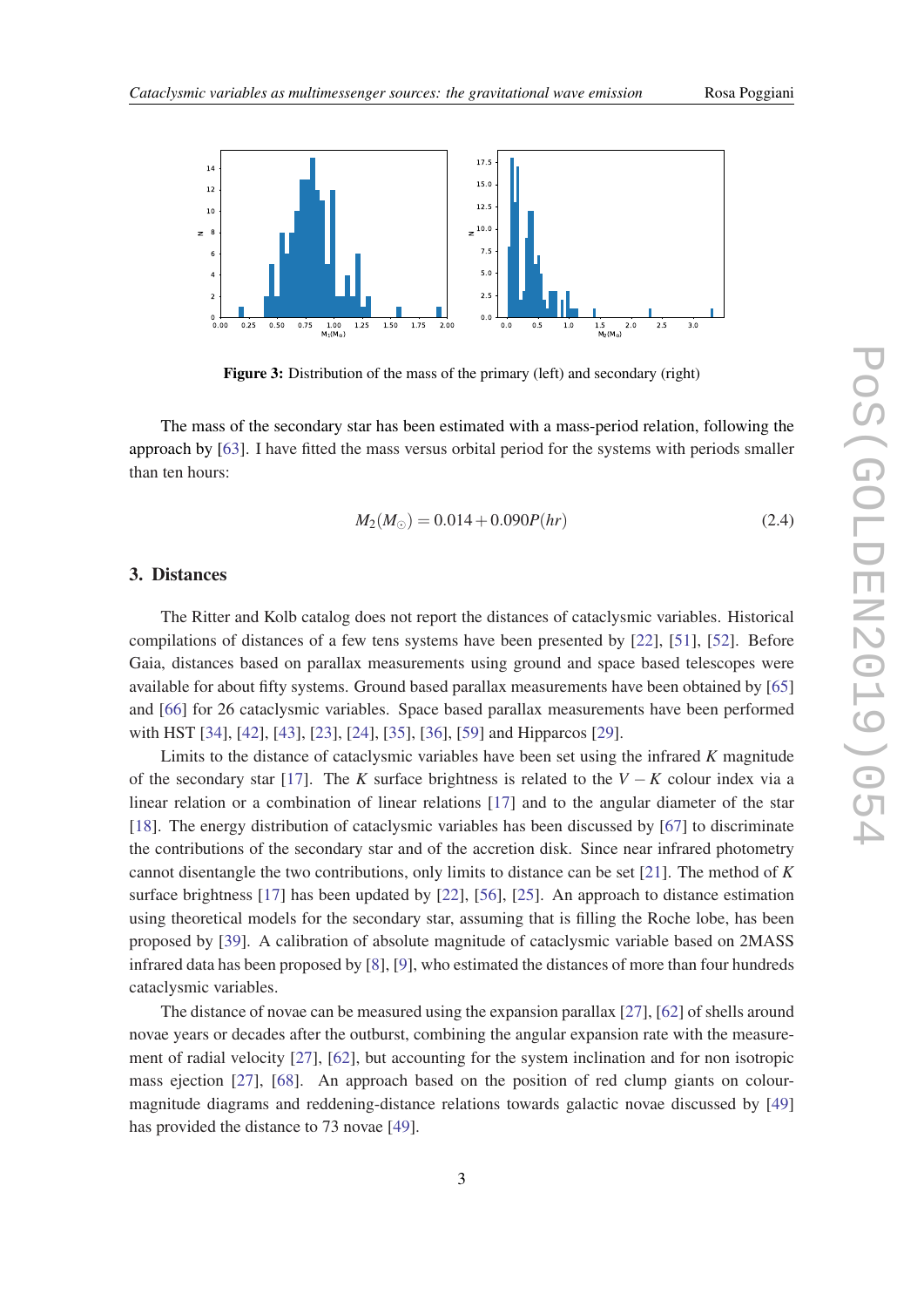The advent of Gaia [[32\]](#page-7-0), [\[33](#page-7-0)] has reshaped the domain of distances in astronomy. The Data Release DR2 has provided the position, proper motion, photometry in different bands, radial velocities and parallaxes for nearly 1.7 billion stars [\[26\]](#page-7-0). While data release DR1 has provided parallaxes for 16 cataclysmic variables [\[54](#page-8-0)], data release DR2 includes parallaxes for more than one thousand cataclysmics and has been used for several investigations. The work by [\[28](#page-7-0)] has tested the Disk Instability Model (DIM) using a sample of about 130 cataclysmic variables with DR2 parallaxes. The Gaia distance of 18 novae has been used by [\[61](#page-8-0)] to derive a new maximum magnitude versus rate of decline (MMRD) relation and the inclination-corrected 1100-6000 Å disk luminosity. The work by [\[60](#page-8-0)] has compared the Gaia parallaxes of 41 novae with the previous distance estimates. The first volume-limited sample of cataclysmic variables, 42 systems within 150 pc, has been built by [[50\]](#page-7-0). The sample, 77 per cent complete, has been used to estimate the space density of cataclysmic variables. $4.8^{+0.6}_{-0.8} \times 10^{-6}$  pc<sup>-3</sup>.

## 4. LISA interferometer

The frequencies of gravitational emission of cataclysmic variables are in the sensitivity band of space based interferometers. The initial LISA design was a constellation of three spacecraft in heliocentric orbit lagging the Earth by 20 degrees, with an arm length of 5 million km [[41\]](#page-7-0), later changed in eLISA, with a shorter arm length [\[12](#page-6-0)], [[11](#page-6-0)]. After the ESA call for missions for L3, a new LISA design was proposed, with three arms and six laser links between three identical spacecrafts in a triangular formation, separated by 2.5 million km and scheduled for launching in 2034. The constellation of the three spacecrafts will orbit the Sun in a triangular configuration centered in the ecliptic plane and trailing the Earth by about 20 degrees, while the triangle plane will be inclined by 60 degrees with respect to the ecliptic. The interferometer will monitor the whole sky, measuring the two polarizations of gravitational waves at the same time, in the frequency band from about  $10^{-5}$  Hz to about  $10^{-1}$  Hz [\[10](#page-6-0)]. The three spececrafts will contain free falling test masses and will be controlled to be constantly centered on the masses, that act as the end side for the optical length and as a geodesic reference. Each test mass will be a 46 mm cube made of Au-Pt alloy, surrounded by the Gravitational Reference Sensor (GRS) with capacitive sensing. Each spacecraft will contain two units with a Gravitational Reference Sensor and an embedded freefalling test mass. The standard Michelson interferometer configuration cannot be used in LISA, due to the large distance between spacecrafts. The lasers will be used in a transponder mode, sending a beam from one spacecraft to the other one, where the laser is phase locked to the incident beam and a replicated beam is sent back. The operation will be used in all three arms of LISA, with two transponders in each arm. The technique of Time-Delay Interferometry (TDI) will build a virtual interferometer during post-processing. The LISA Pathfinder (LPF) [[13\]](#page-6-0) has demonstrated the LISA concept and tested the key technologies, placing two test masses in free fall, unperturbed by other stray forces at a level more than five times better than the original specifications [\[14](#page-6-0)], [[15\]](#page-6-0).

## 5. Gravitational Wave Emission

The gravitational wave emission of cataclysmic variables has been addressed by [\[19](#page-6-0)] and by [[44\]](#page-7-0), who investigated a sample of about 160 objects each. A sample of about 500 cataclysmic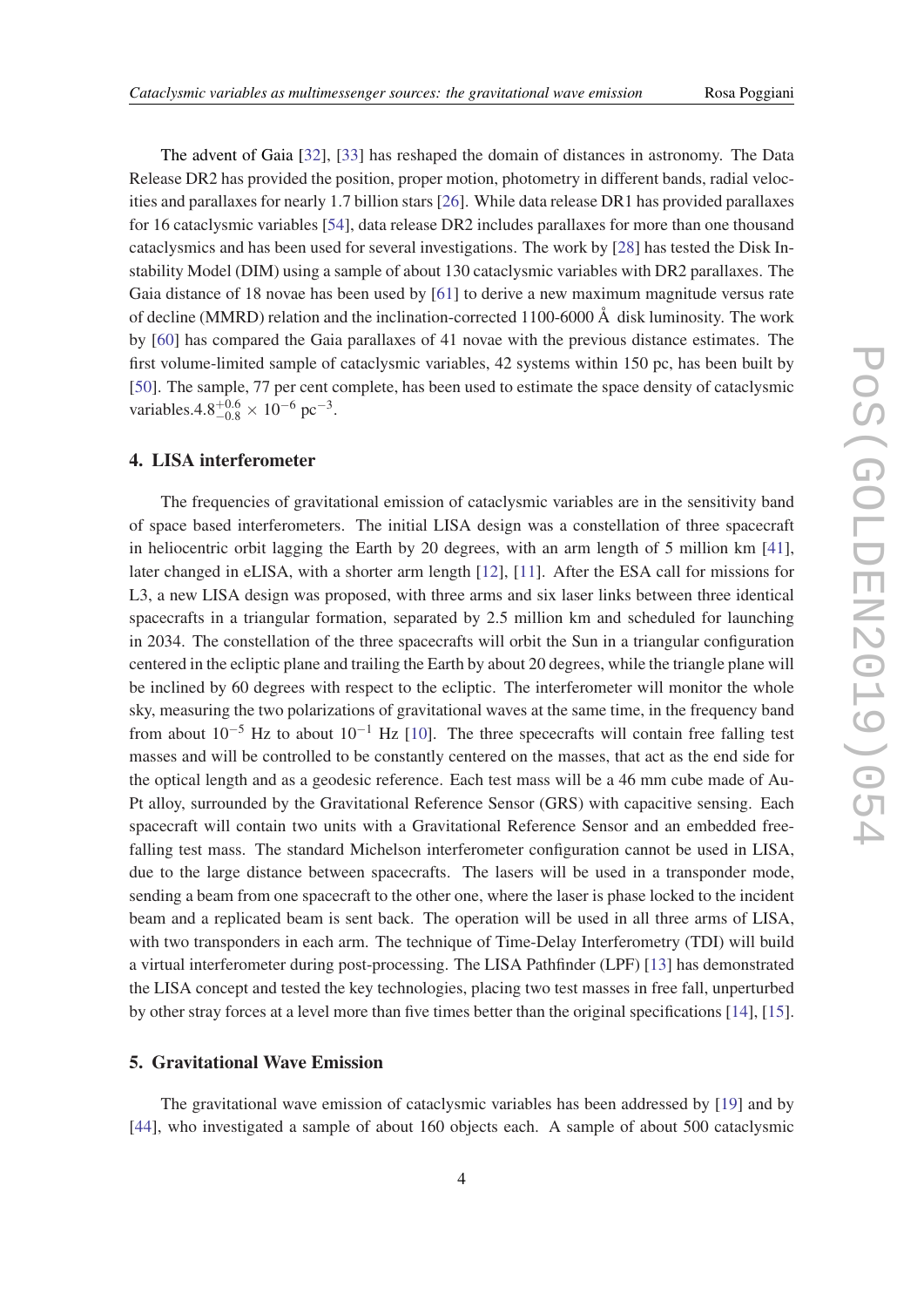<span id="page-5-0"></span>variables has been investigated by [\[53](#page-8-0)], who used the distances based on the parallax, the nova expansion parallax, the Period-Luminosity-Colour relation [\[8\]](#page-6-0), [[9](#page-6-0)]. The investigation described in the present paper has used the Gaia DR2 distances of about one thousand cataclysmic variables in the Ritter and Kolb catalog and some new systems detected by all sky surveys, to estimate their gravitational emission.

Cataclysmic variables, as other binary systems, emit gravitational waves at twice the orbital frequency and harmonics. The contribution of the harmonics is generally negligible, since the orbits are progressively circularized during the evolution. The gravitational wave characteristic amplitude produced by a binary system is [\[64](#page-8-0)]:

$$
h = 8.7 \times 10^{-21} \left(\frac{\mu}{M_{\odot}}\right) \left(\frac{M}{M_{\odot}}\right)^{\frac{2}{3}} \left(\frac{100pc}{r}\right) \left(\frac{f}{10^{-3} Hz}\right)^{\frac{2}{3}}
$$
(5.1)

where  $M = M_1 + M_2$ ,  $\mu = \frac{M_1 M_2}{M_1 + M_2}$  $\frac{M_1M_2}{M_1+M_2}$ ,  $M_1$ ,  $M_2$  are the masses of the primary and secondary star, *r* the distance of the cataclysmic and *f* the gravitational wave frequency.

The strain *h* for about one thousand cataclysmic variables investigated in the present paper is shown in Fig. 4 together with LISA sensitivity and the confusion noise. The strain of systems with known masses and of systems with estimated masses are reported with different symbols.



Figure 4: Gravitational wave emission of cataclysmic variables with known masses (red circles) and with estimated masses (blue squares); the solid curve is the instrumental sensitivity of the new design LISA interferometer [[16\]](#page-6-0), the dash-dotted line of the original LISA [[41\]](#page-7-0), the dashed line is the binary confusion noise [\[10](#page-6-0)]

The low frequency sensitivity, below a few mHz, is dominated by the acceleration noise produced by residual spurious forces acting on the test masses, while the high frequency sensitivity, above some tens mHz, is dominated by the laser shot noise. The high frequency sensitivity decreases because the gravitational radiation wavelength becomes smaller than twice the interferometer arm length and is no more able to complete the back and forth trip in the arm. In addition to the instrumental noise, space based interferometers are limited by an astrophysical background, the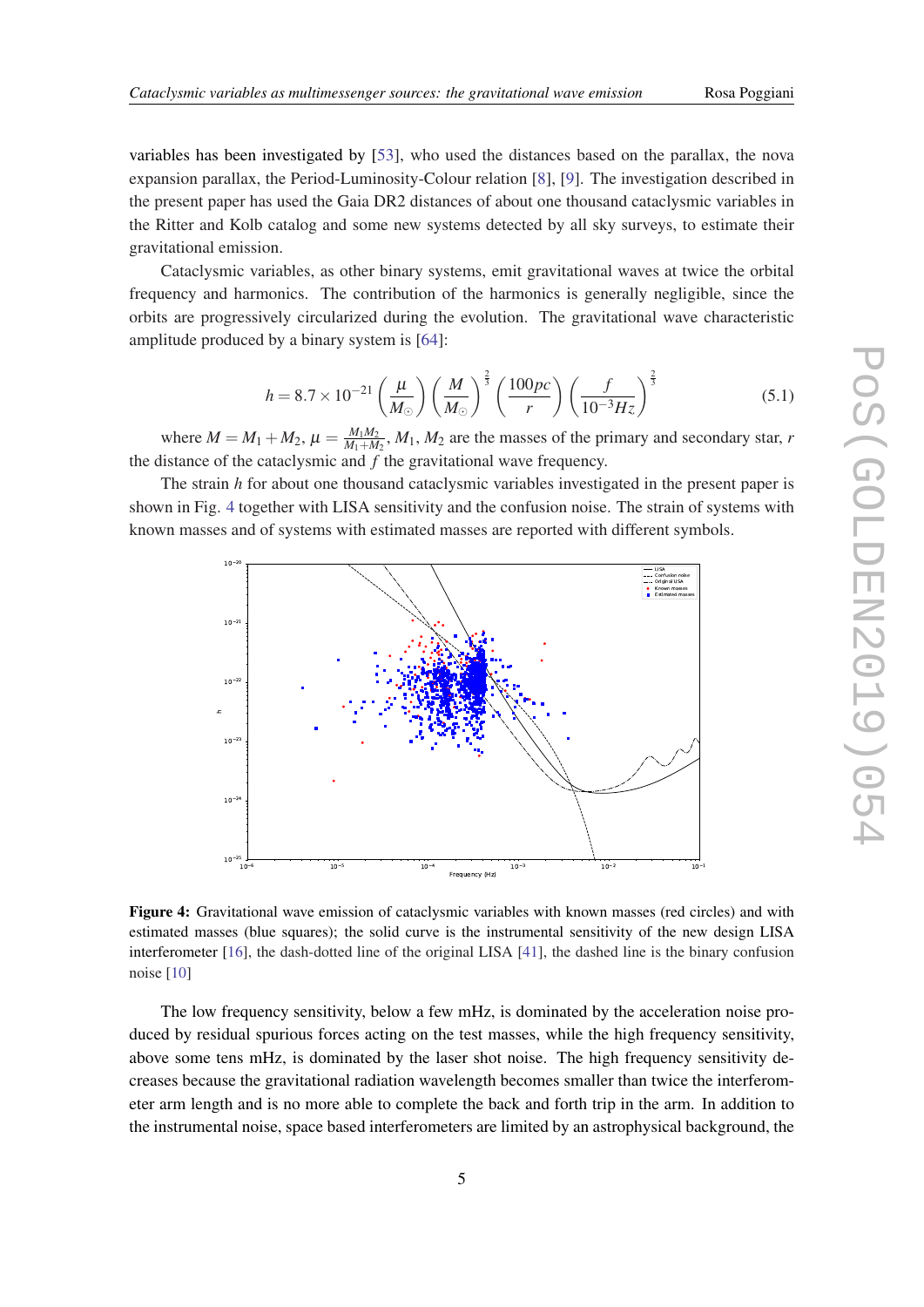<span id="page-6-0"></span>confusion noise caused by the unresolved population of galactic close binaries [\[37](#page-7-0)], [[20\]](#page-7-0). The solid and dash-dot curves in Fig. [4](#page-5-0) are the sky averaged sensitivity of the new LISA design [16], with an arm length of  $2.5 \times 10^6$  km, an acceleration noise based on the LISA Pathfinder performances, a confusion noise estimated by [10], and of the LISA original design with 5 million km arm length [[41\]](#page-7-0) <sup>2</sup>. The dashed curve is the contribution of the confusion noise, the astrophysical background produced by unresolved binary systems [\[37](#page-7-0)], [[20\]](#page-7-0), as discussed by [10]. An observation time of 2 years is assumed. The majority of detectable systems are AM CVn objects [\[48](#page-7-0)] and short period systems, such as WZ Sge stars.

## 6. Conclusions

The present estimation of gravitational wave emission from cataclysmic variables includes about one thousand systems, a sample much larger than in previous estimations. The strongest sources are AM CVn and short period WZ Sge systems.

## References

- [1] B. P. Abbott et al., *PRL* 116 (2016) 061102.
- [2] B. P. Abbott et al., *PRL* 116 (2016) 241103.
- [3] B. P. Abbott et al., *PRL* 118 (2017) 221101.
- [4] B. P. Abbott et al., *ApJ* 851 (2017) L35.
- [5] B. P. Abbott et al., *PRL* 119 (2017) 141101.
- [6] B. P. Abbott et al., *PRL* 119 (2017) 161101.
- [7] B. P. Abbott et al., *PRX* 9 (2019) 031040.
- [8] T. Ak et al., *NewA* 12 (2007) 446.
- [9] T. Ak et al., *NewA* 13 (2008) 133.
- [10] P. Amaro-Seoane et al., arXiv:1702.00786.
- [11] P. Amaro-Seoane et al., *CQG* 29 (2012) 124016.
- [12] P. Amaro-Seoane et al., *GW Notes* 6 (2013) 4.
- [13] F. Antonucci et al., *CQG* 29 (2012) 124014.
- [14] M. Armano et al., *PRL* **116** (2016) 231101.
- [15] M. Armano et al., *PRL* 120 (2018) 061101.
- [16] S. Babak et al., *PRD* 95 (2017) 103012.
- [17] J. Bailey, *MNRAS* 197 (1981) 31.
- [18] T. G. Barnes and D. S. Evans, *MNRAS* 174 (1996) 489.
- [19] F. Barone et al., *GRG* 24 (1992) 323.

 $<sup>2</sup>$ http://www.srl.caltech.edu/s̆hane/sensitivity/</sup>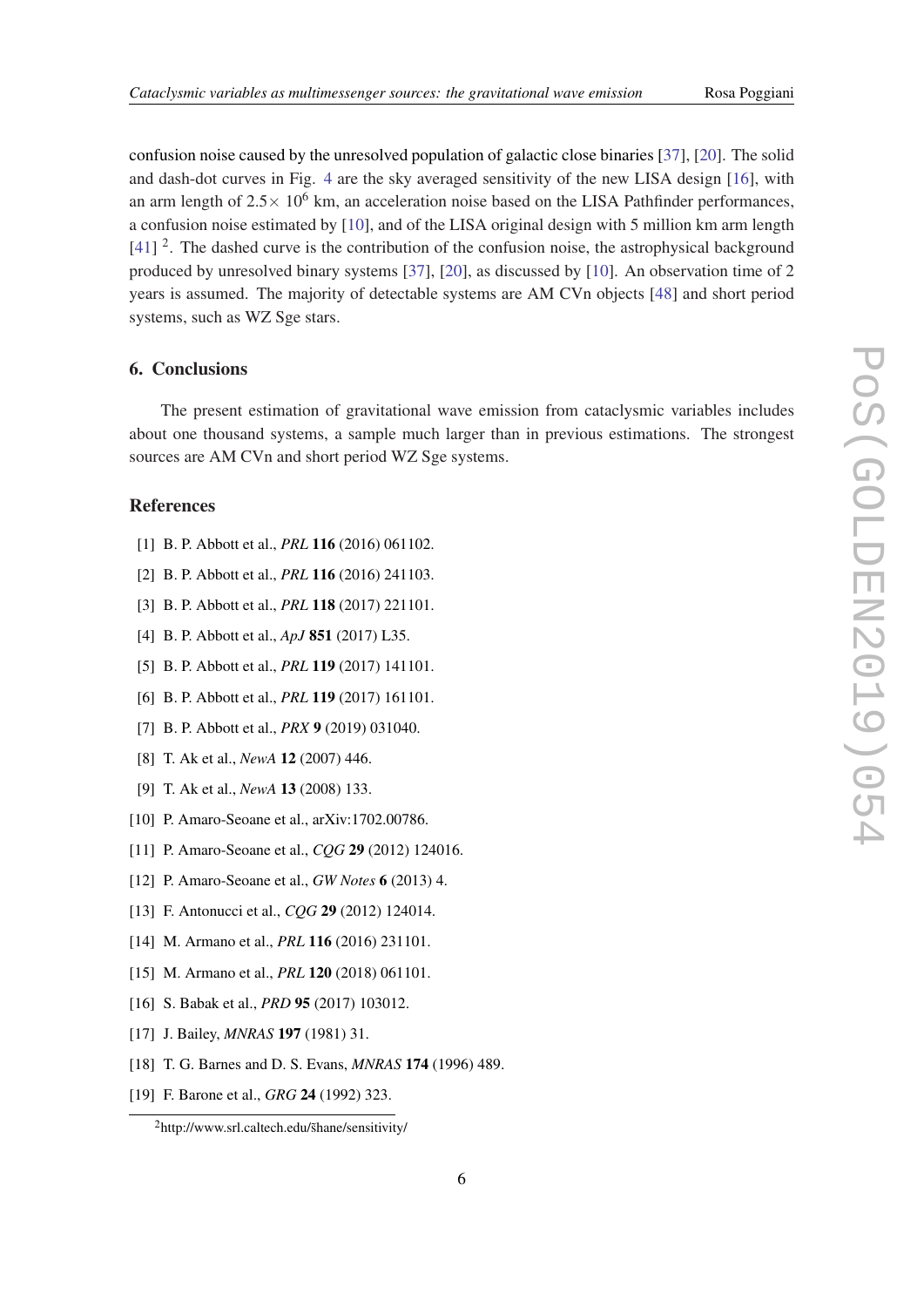- <span id="page-7-0"></span>[20] P. L. Bender and D. Hils, *CQG* **14** (1997) 1439.
- [21] G. Berriman et al., *MNRAS* 217 (1985) 327.
- [22] G. Berriman et al., *A&ASS* 68 (1987) 41.
- [23] K. Beuermann et al., *A&A* 412 (2003) 821.
- [24] K. Beuermann et al., *A&A* 419 (2004) 291.
- [25] K. Beuermann, *A&A* 460 (2006) 783.
- [26] A. G. A. Brown et al.. *A&A* 616 (2018) A1.
- [27] R. A. Downes and H. W. Duerbeck, *AJ* 120 (2000) 2007.
- [28] G. Dubus et al., *A&A* 617 (2018) 26.
- [29] H. W. Duerebeck, *IBVS* 4731 (1991).
- [30] C. R. Evans et al., *ApJ* 323 (1987) 129.
- [31] R. L. Forward and D. Berman, *PRL* 18 (1967) 1071.
- [32] Gaia Collaboration et al., *A&A* 595 (2016) A1.
- [33] Gaia Collaboration et al., *A&A* 616 (2018) A1.
- [34] T. E. Harrison et al., *ApJ* 515 (1999) L93.
- [35] T. E. Harrison et al., *AJ* 127 (2004) 460.
- [36] T. E. Harrison et al., *ApJ* 767 (2013) 7.
- [37] D. Hils et al., *ApJ* 360 (1990) 65.
- [38] T. Kato, *PASJ* 67 (2015) 108.
- [39] C. Knigge, *MNRAS* 372 (2006) 484.
- [40] V. M. Lipunov et al., *A&A* 176 (1987) L1.
- [41] LISA Study Team, 1998, in *LISA Pre-Phase A Report. 2nd Edition*, Publication MPQ-233 (1998) Max-Plank Institute for Quantum Optics, Garching.
- [42] B. E. McArthur et al., *ApJ* 520 (1999) L59.
- [43] B. E. McArthur et al., *ApJ* 560 (2001) 907.
- [44] M. T. Meliani et al., *A&A* 358 (2000) 417.
- [45] V. N. Mironovskii, *SvA* 9 (1966) 752.
- [46] C. J. Moore et al., *COG* **32** (2015) 015014.
- [47] C. J. Moore et al., *CQG* **32** (2015) 055004.
- [48] G. Nelemans et al., *MNRAS* 349 (2004) 181.
- [49] A. Özdönmez et al., *MNRAS* 461 (2016) 1177.
- [50] A. F. Pala et al., arXiv:1907.13152.
- [51] J. Patterson, *ApJS* 54 (1984) 443.
- [52] J. Patterson, *MNRAS* 411 (2011) 2695.